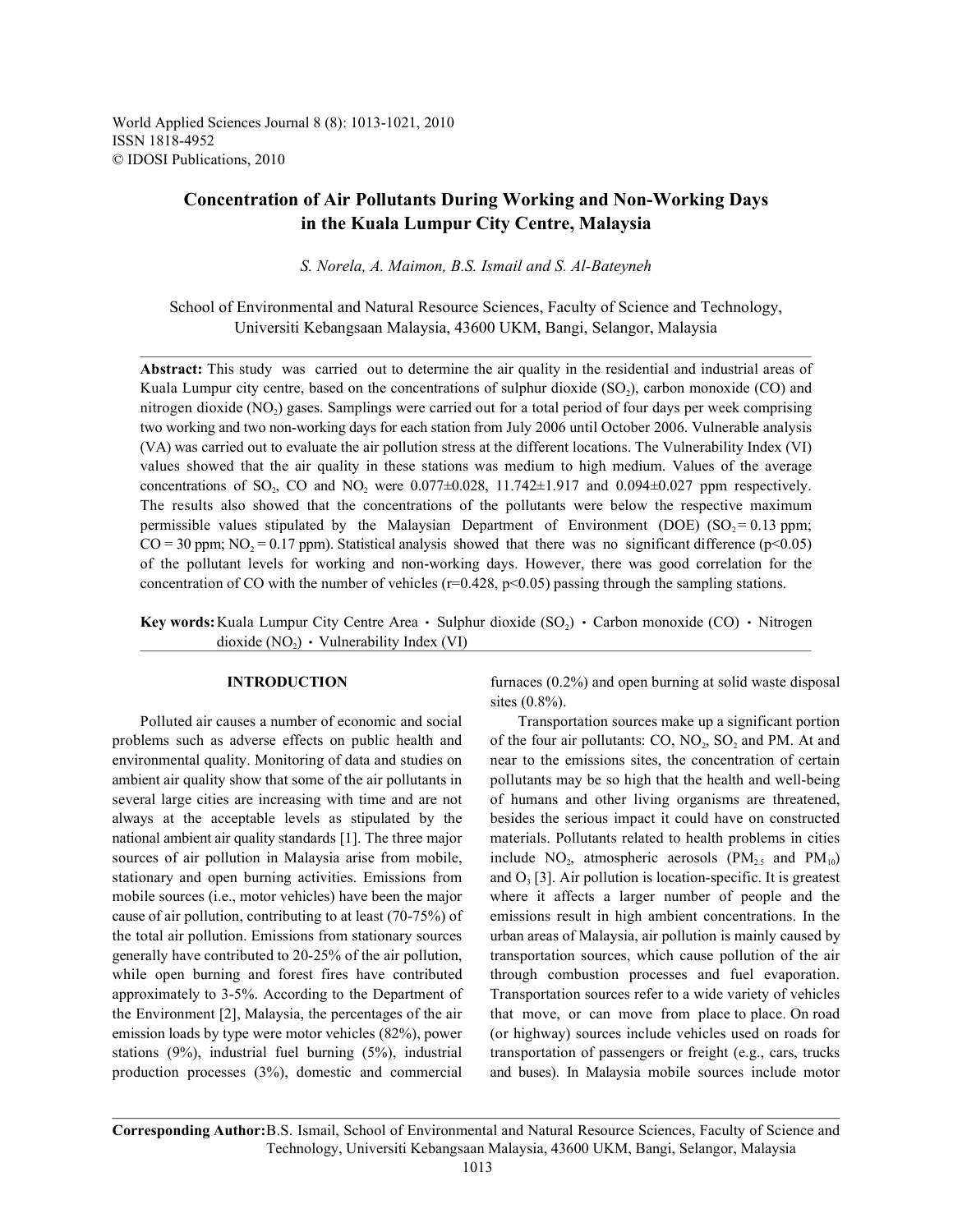under the Environmental Quality Act 1974, Environmental provided by LaMotte Chemicals [10] in order to obtain the Quality Act 1999 [5-9] which is the main instrument used actual concentrations in the air (in ppm). Samples were to achieve the objective of protecting the environment at taken for one hour at the respective times: 0800-0900 the national level. hours, 1200-1300 hours, 1600-1700 hours and 2000-2100

to be monitored regularly. The number of motor vehicles four sampling times per day. on the road are considerably higher especially during For comparison of the concentrations of  $CO$ ,  $SO_2$  and working days. The Kuala Lumpur city centre consists of  $NO<sub>2</sub>$  between working days and non working days, the not only shopping complexes, but offices as well as values were based on secondary data obtained from industrial and residential areas. Therefore, data on air DOE-ASMA: CAQM stations covering July to October pollution levels in the city centre is important to ensure 2006, for other cities, i.e. Pasir Gudang in Johor, located in that the levels do not exceed the acceptable limits. south Peninsular Malaysia (C1, coordinates: N 01° 28'

concentrations of CO,  $NO_2$ ,  $SO_2$  in the air and the (C2, the nearest city to Kuala Lumpur; coordinates: vulnerability index during working and non-working days N 03° 06' 36.7", E 101° 42' 16.4"), Kelang in Selangor in some selected areas in Kuala Lumpur. (C3, coordinates: N 03° 00' 37.2", E 101° 24' 29.0") and

**Air Pollutants Study:** The study area comprised mixed industrial and residential areas of Kuala Lumpur City **Vulnerability Index Study:** The vulnerability index is

(CO), sulphur dioxide  $(SO<sub>2</sub>)$  and nitrogen dioxide  $(NO<sub>2</sub>)$ . the VI provides the basis for setting priorites in the Sampling of the gaseous air pollutants was conducted by planning of abatement measures and for requesting the the method proposed by LaMotte [10]. Air was aspirated various polluters to set up a budget for research, pilot into a specific absorbing solution using an air pump at studies and management of the pollutants. A total the  $NO<sub>2</sub>$  gas, air was aspirated into the specific absorbent following expression.

Table 1: Location of the study areas

vehicles such as personal cars, commercial vehicles and solution at the rate of 0.2 L/min. The absorbent solution motorcycles. By the end of the year 2000, there were containing the gaseous sample was then treated with 10.6 million vehicles registered in Malaysia, compared to specific compounds to determine its concentration 7.7 million in 1996, an increase of almost 2.9 million in the air. Readings were taken *in-situ* using the vehicles or 26% [4] in four years. Spectrophotometer Hach Kit DR 2010. Transmission Air pollution from non-mobile sources is controlled readings obtained were compared to the standard chart The air pollution in Kuala Lumpur city centre needs hours, with an interval time of three hours between the

The purpose of this study was to determine the 13.5", E 103° 53' 38.2"), Petaling Jaya in Selangor **MATERIALS AND METHODS** Peninsular Malaysia (C4, coordinates: N 05° 23' 53.4", E 100° 24' 11.6"). Seberang Prai in Pulau Pinang, located in north

Center (Table 1). The samplings were carried out from July used to measure and identify the area in which the to October 2006. environment (including human beings) is at some stage of The three parameters studied are carbon monoxide stress due to pollution. The information developed from the flow rate of 1.0 L/min for SO, and CO gases, while for vulnerability score (VST) can be obtained from the

| Longitude                | Latiude                   |
|--------------------------|---------------------------|
| $03^{\circ} 09' 34.4" N$ | $101^{\circ}$ 43' 12.5" E |
| $03^{\circ} 09' 33.0" N$ | $101^{\circ}$ 42' 39.8" E |
| $03^{\circ} 09' 23.8"$ N | $101^{\circ}$ 42' 19.4" E |
| $03^{\circ} 09' 33.5" N$ | $101^{\circ}$ 42' 06.6" E |
|                          |                           |

| Table 2: The ranges of Vulnerability Index |                          |
|--------------------------------------------|--------------------------|
| Total vulnerability score (VST)            | Vulnerability index (VI) |
| >4420                                      | Very high                |
| 4420-3315                                  | High medium              |
| 3315-2210                                  | High                     |
| 2210-1661                                  | Medium high              |
| 1661-1113                                  | Medium                   |
| 1113-517                                   | Low                      |
| < 517                                      | Very low                 |
|                                            |                          |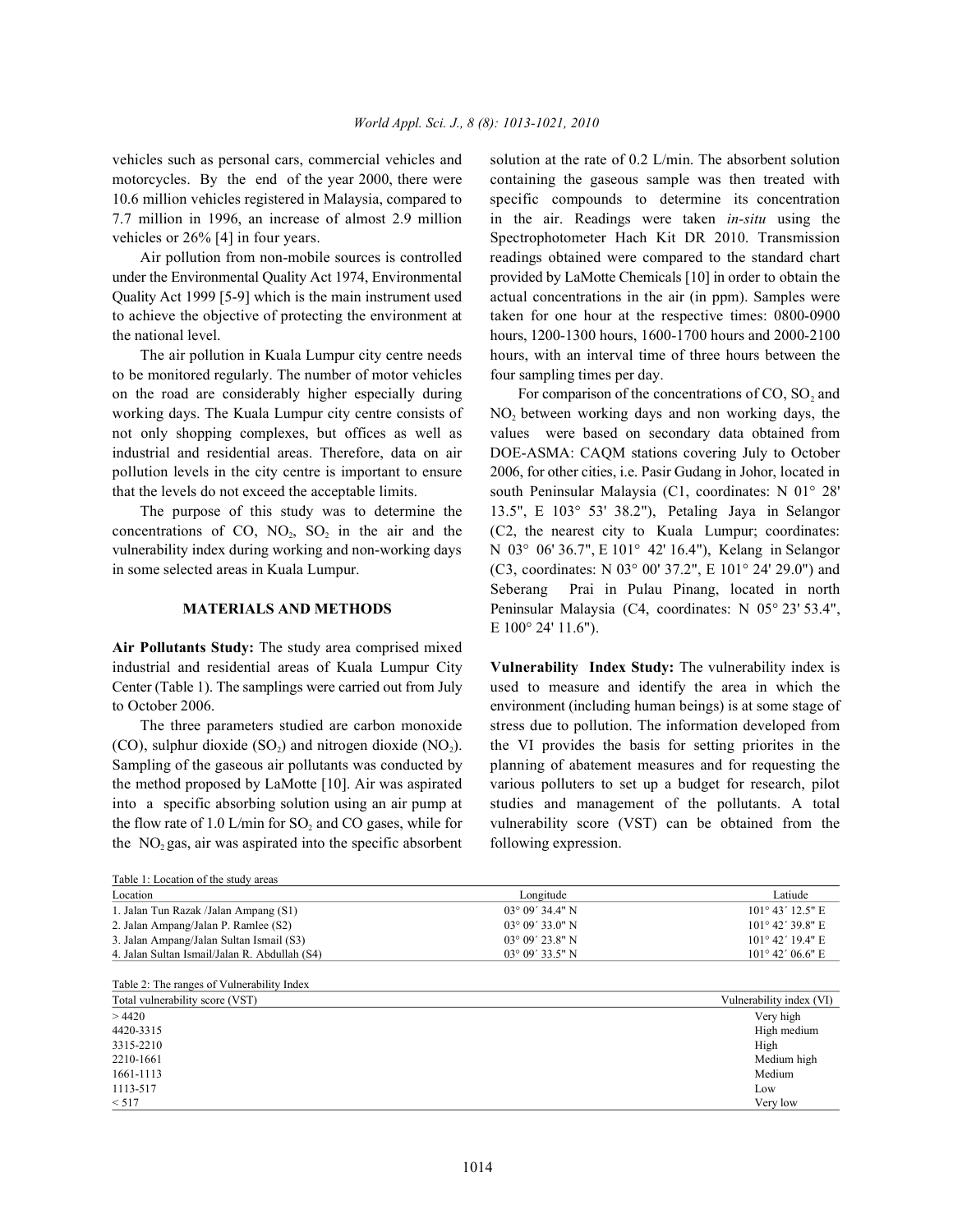$$
VST = \sum_{i=1}^{n} Xi \ Ti
$$

*Ti* the toxicity weighing factors for *i*th air pollution and (Clean Air), 1978, which is 30 ppm for a one hour period. *n* the number of air pollutants. From the study it was found that the concentration

stipulated by the World Bank [11] for the pollutants such night and this could be correlated to human activities. as  $NO<sub>2</sub>$ ,  $SO<sub>2</sub>$  and CO were 4.5, 1.4 and 0.004 respectively. The minimum concentration of CO was 7.500 ppm and the VTr, the threshold concentration for residential and concentrations were recorded compared to S1, S2 and S3, sensitive areas (Table 2). **possibly due to its proximity of being adjacent to the** 

The average concentration of CO was highest at the Jalan sampling stations. Ampang and Jalan Sultan Ismail intersection (S3) during By comparing the data obtained in the current study

for the four sampling stations. All concentrations of CO Where *Xi* is the concentration of *i*th air pollutant, Act, 1974 and the Environmental Quality Regulations observed were below the maximum permissible value as stipulated by the DOE under the Environmental Quality

The toxicity weighing factors in this analysis as of CO during the day was higher than that during the The Vulnerability index was calculated on the basis of maximum value 16.00 ppm. For station S4 higher **RESULTS AND DISCUSSION** were higher compared to those at the other stations Air Pollutants Study: The average concentration of significant differences (p<0.05) in the concentrations of CO was 11.742±1.917 in all the sampling stations (Table 3). CO between working and non-working days at all the main road where the number of vehicles passing through (Table 4). Statistical tests (ANOVA) showed very

working days, followed by that at the Jalan Ampang and to that of other studies it could be seen that the study Jalan P. Ramlee intersection (S2), the Jalan Sultan Ismail area had higher concentrations of CO. A study conducted and Jalan R. Abdullah intersection (S4) and finally at the by Mohd Talib [12] in the Ayer Keruh and Teluk Jalan Tun Razak and Jalan Ampang intersection (S1) with Kalung industrial areas showed pollution levels of values of 13.500±1.669, 12.938±1.591, 12.625±2.402 and 3.115-3.391 ppm. Correlation tests showed significant 11.688±2.267 ppm, respectively. Fig. 1 shows the daily positive correlation (r=0.42, p>0.05) between CO levels concentration pattern of CO gas (ppm) in the atmosphere and the number of vehicles plying in the area (Table 5).

Table 3: The daily average concentrations and standard deviations of toxic gases at all the four stations in Kuala Lumpur City Center [Average values (n=12) of toxic gases (ppm) for four intermittent one hour samplings at all the sampling stations from 8.00 am to 9.00 pm]

|                |             | Parameter         |                   |                    |  |  |
|----------------|-------------|-------------------|-------------------|--------------------|--|--|
| Station        | Day Status  | SO <sub>2</sub>   | NO,               | $_{\rm CO}$        |  |  |
| S1             | Non-Working | $0.061 \pm 0.014$ | $0.064 \pm 0.021$ | $10.625 \pm 1.157$ |  |  |
|                | Working     | $0.074 \pm 0.012$ | $0.086\pm0.025$   | $11.688 \pm 2.267$ |  |  |
| S <sub>2</sub> | Non-Working | $0.066 \pm 0.100$ | $0.064 \pm 0.021$ | $10.625 \pm 1.847$ |  |  |
|                | Working     | $0.076 \pm 0.009$ | $0.085 \pm 0.026$ | $12.938 \pm 1.591$ |  |  |
| S <sub>3</sub> | Non-Working | $0.078 \pm 0.012$ | $0.090 \pm 0.048$ | $11.250 \pm 1.535$ |  |  |
|                | Working     | $0.101 \pm 0.032$ | $0.120 \pm 0.023$ | $13.500 \pm 1.669$ |  |  |
| <b>S4</b>      | Non-Working | $0.071 \pm 0.014$ | $0.101 \pm 0.028$ | $10.688 \pm 2.865$ |  |  |
|                | Working     | $0.087 \pm 0.027$ | $0.139 \pm 0.024$ | $12.625 \pm 2.402$ |  |  |
| Average        |             | $0.077 \pm 0.028$ | $0.094 \pm 0.027$ | $11.742 \pm 1.917$ |  |  |
| <b>MPG</b>     |             | 0.13              | 0.17              | 30                 |  |  |

Note: MPG - Malaysian Permissible Guidelines for one-hour sampling

Table 4: Average number of vehicles, wind speed, temperature and relative humidity recorded for working and non-working days at the four sampling stations for different periods

|                          | Non-working days |                |                |                |         | Working days   |                |                |
|--------------------------|------------------|----------------|----------------|----------------|---------|----------------|----------------|----------------|
| Time                     | S1               | S <sub>2</sub> | S <sub>3</sub> | S <sub>4</sub> | S1      | S <sub>2</sub> | S <sub>3</sub> | S <sub>4</sub> |
| 0800-0900                |                  |                |                |                |         |                |                |                |
| Number of cars           | 3940             | 7305           | 8225           | 8400           | 8225    | 8275           | 10750          | 6280           |
| Number of heavy vehicles | 275              | 295            | 325            | 325            | 395     | 275            | 400            | 505            |
| Number of motorcycles    | 805              | 1145           | 1350           | 1280           | 945     | 1120           | 1575           | 1690           |
| Wind speed               | 0.8              | 1.85           | 0.6            | 1.35           | $\cdot$ |                |                | 2.30           |
| Temperature              | 28.5             | 30.5           | 31             | 29             | 31.5    | 29             | 29             | 29             |
| Relative humidity        | 62.5             | 65             | 80             | 70             | 62.5    | 55             | 80             | 57.5           |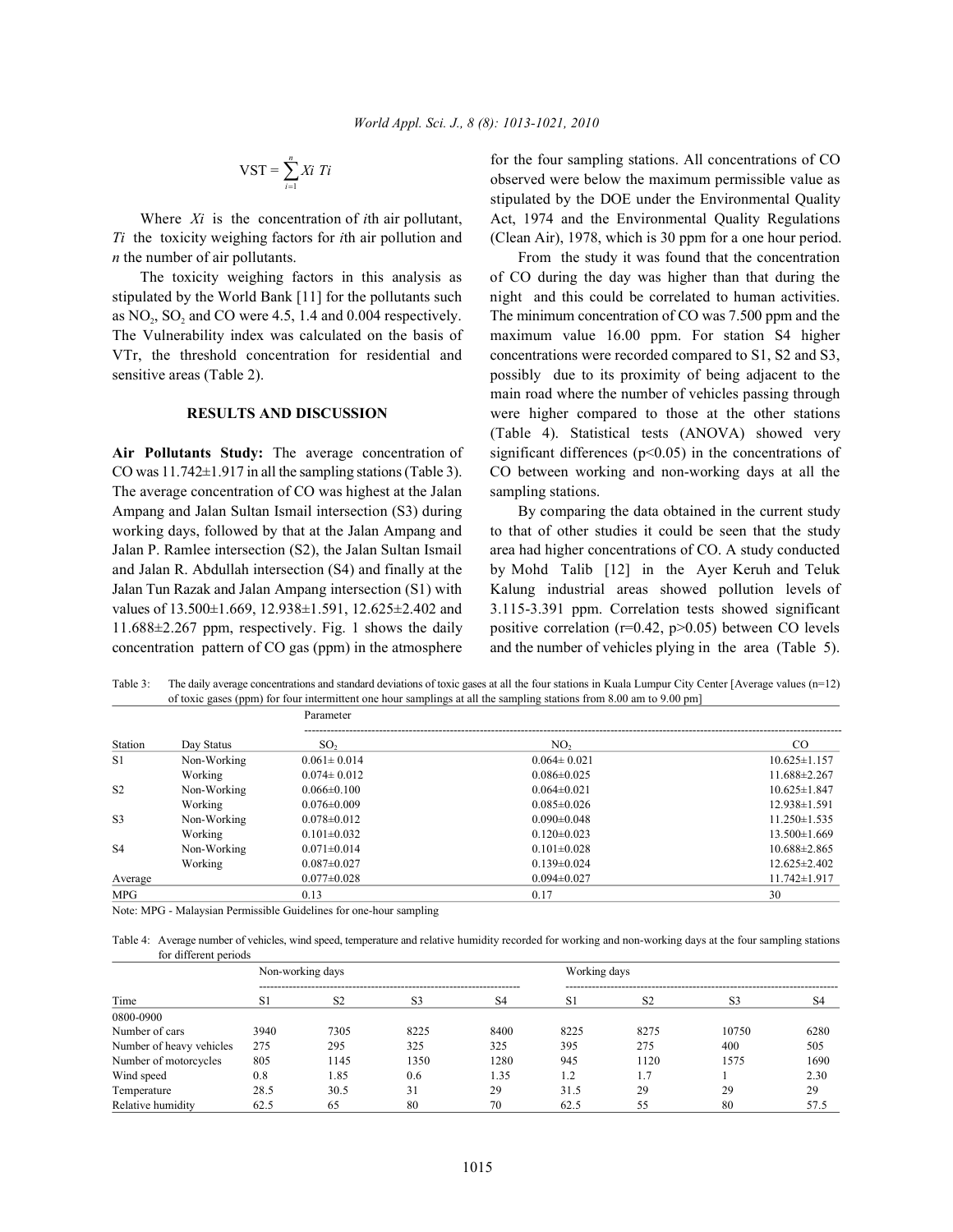| Table 4: Continued       |      |      |       |                |       |       |       |       |
|--------------------------|------|------|-------|----------------|-------|-------|-------|-------|
| 1200-1300                |      |      |       |                |       |       |       |       |
| Number of cars           | 8100 | 9035 | 10200 | 11135          | 10625 | 10170 | 13390 | 13720 |
| Number of heavy vehicles | 360  | 395  | 545   | 590            | 460   | 355   | 470   | 585   |
| Number of motorcycles    | 965  | 350  | 1740  | 1295           | 1600  | 1815  | 1225  | 2420  |
| Wind speed               | 1.65 | 5.7  | 2.05  | $\overline{2}$ | 6.55  | 5.1   | 2.025 | 3.85  |
| Temperature              | 35   | 39.5 | 38    | 40             | 38    | 37.5  | 39    | 39    |
| Relative humidity        | 52.5 | 23.1 | 62.5  | 48             | 45    | 37.5  | 55    | 42.5  |
| 1600-1700                |      |      |       |                |       |       |       |       |
| Number of cars           | 6175 | 6995 | 8920  | 10925          | 8970  | 9170  | 11700 | 13185 |
| Number of heavy vehicles | 295  | 319  | 385   | 445            | 375   | 295   | 425   | 525   |
| Number of motorcycles    | 1385 | 1400 | 1907  | 1327.5         | 1635  | 2000  | 1815  | 2390  |
| Wind speed               | 1.4  | 5.55 | 2.6   | 4,1            | 5.1   | 3.1   | 2.275 | 3.1   |
| Temperature              | 35.5 | 38.5 | 36    | 37.5           | 36    | 33.5  | 37.5  | 36    |
| Relative humidity        | 41   | 45   | 60    | 55             | 47    | 52.5  | 52.5  | 42.5  |
| 2000-2100                |      |      |       |                |       |       |       |       |
| Number of cars           | 6790 | 7305 | 9700  | 9550           | 8175  | 10495 | 10200 | 10870 |
| Number of heavy vehicles | 175  | 217  | 300   | 35             | 305   | 230   | 375   | 385   |
| Number of motorcycles    | 1285 | 1670 | 1155  | 2120           | 1840  | 2025  | 1570  | 1705  |
| Wind speed               | 1.05 | 3.65 | 2     | 1.6            | 5.65  | 2.645 | 2.275 | 2.65  |
| Temperature              | 31   | 32.5 | 33    | 33.5           | 30    | 31.5  | 33    | 31    |
| Relative humidity        | 48.5 | 52.5 | 75    | 62.5           | 55.5  | 32.5  | 47.5  | 55    |

| World Appl. Sci. J., 8 (8): 1013-1021, 2010 |  |  |  |
|---------------------------------------------|--|--|--|
|                                             |  |  |  |

Table 5: CO concentrations and vehicles numbers in the four sampling stations in Kuala Lumpur

| Stations       | oο<br>ĊÜ       | Vehicles                                            |
|----------------|----------------|-----------------------------------------------------|
| S1             | $\sim$<br>11.2 |                                                     |
| S <sub>2</sub> | 11.8           | $\begin{array}{c} 3212 \\ 3448 \\ 4046 \end{array}$ |
| S <sub>3</sub> | 12.3           |                                                     |
| S <sub>4</sub> | 11.0           | 4450                                                |

CO levels and ambient air temperature, relative humidity observed were below the maximum permissible value as and wind speed. Norela et al. [16] reported that there were stipulated by the DOE under the Environmental Quality no significant differences (p>0.05) in the pollutant levels Act, 1974 and Environmental Quality Regulations (CO, SO<sub>2</sub>, O<sub>3</sub> and NO<sub>2</sub>) between working days and (Clean Air), 1978, which is 0.13 ppm for a one hour period. non-working days in the mixed industrial and residential From the study it was found that the concentrations

CO data obtained from DOE-ASMA: CAQM stations from that were closely related to the traffic volume at the July to October 2006 (Fig. 3), higher levels of CO were day and night time (Fig. 4). The minimum concentration observed during working days compared to the non-<br>value of  $SO_2$  was 0.050 ppm and the maximum value was working days. However all the concentrations observed 0.150 ppm. Station S3 recorded higher concentration were below the maximum permissible value as stipulated values compared to S1, S2 and S4, possibly because the by the DOE under the Environmental Quality Act, 1974 number of vehicles passing through was higher compared and the Environmental Quality Regulations (Clean Air), to those at the other stations. Statistical test (ANOVA) 1978, which is 30 ppm for a one hour period. showed very significant differences in the concentration

ppm at all the sampling stations (Table 3). The in all the sampling stations (Fig. 5). Comparison with other concentration of SO, was highest at the Jalan Ampang studies showed that the study area had higher and Jalan Sultan Ismail intersection (S3) during working concentrations of  $SO_2$ . A study conducted by days, followed by that at the Jalan Sultan Ismail and Jalan Norela *et al.* [13] in the Balakong industrial area in Raja Abdullah intersection (S4), the Jalan Ampang and Selangor showed SO<sub>2</sub> levels of 0.012-0.045 ppm. ANOVA Jalan P. Ramlee intersection (S2) and and finally at the tests showed significant correlations ( $p$  $> 0.05$ ) between Jalan Tun Razak and Jalan Ampang intersection (S1),  $SO_2$  levels and the number of vehicles passing through with values of  $0.101\pm0.032$ ,  $0.087\pm0.027$ ,  $0.076\pm0.009$  and the area. There were also significant correlations (p>0.05)  $0.074 \pm 0.012$  ppm, respectively. Fig. 3 shows the between SO<sub>2</sub> levels and the ambient air temperature, concentration pattern of  $SO_2$  gas (ppm) in the atmosphere relative humidity and wind speed.

Significant correlations ( $p > 0.05$ ) were also noted between for the four sampling stations. All concentrations

areas of Nilai town in Negeri Sembilan, Malaysia.  $\qquad \qquad$  of SO<sub>2</sub> during the day were higher than those during the By comparing the data of the current study with the night, which could be correlated with human activities The average concentration of SO<sub>2</sub> was  $0.077 \pm 0.028$  of SO<sub>2</sub> (p<0.05) for working days and non-working days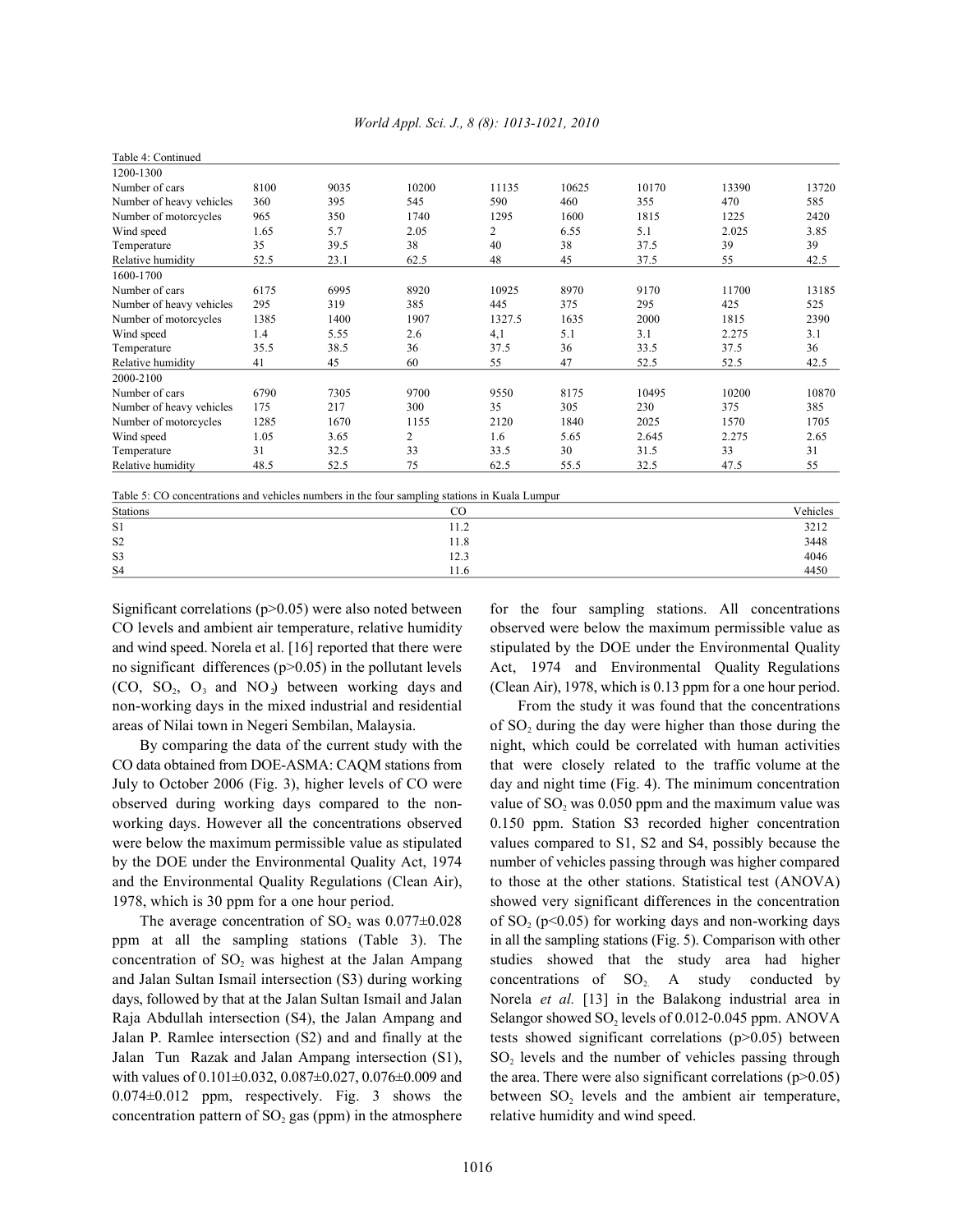



Fig. 1: The daily pattern of CO levels (ppm) at all sampling stations from 8.00 am to 9.00 pm



Fig. 2: Comparison of the concentrations of CO gas (ppm) pollution for working days and non-working days



Note: NW – non-working, W – working day

Fig. 3: Comparison of the levels of CO gas (ppm) pollution between working days and non-working days recorded as an average from other cities in Malaysia through the secondary data of DOE-ASMA: CAQM stations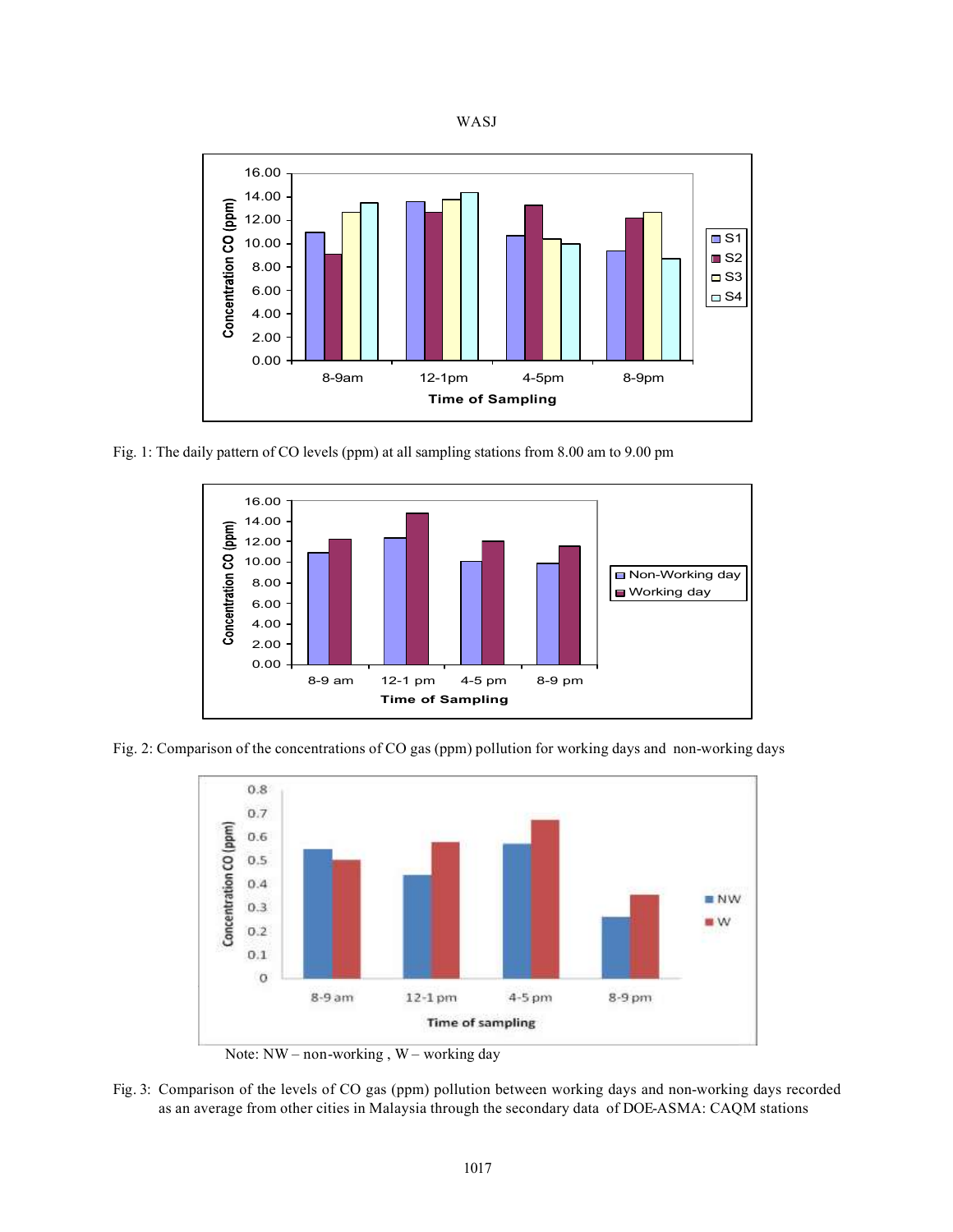



Fig. 4: Concentration patterns of  $SO<sub>2</sub>$  gas (ppm) at four sampling stations



Fig. 5: Comparison of the concentration of SO<sub>2</sub> gas (ppm) for working days and non-working days at the four sampling stations



Note: NW – non-working , W – working day

Fig. 6: Comparison of the levels of SO<sub>2</sub> gas (ppm) pollution between working days and non-working days recorded as an average from other cities in Malaysia through the secondary data of DOE-ASMA: CAQM stations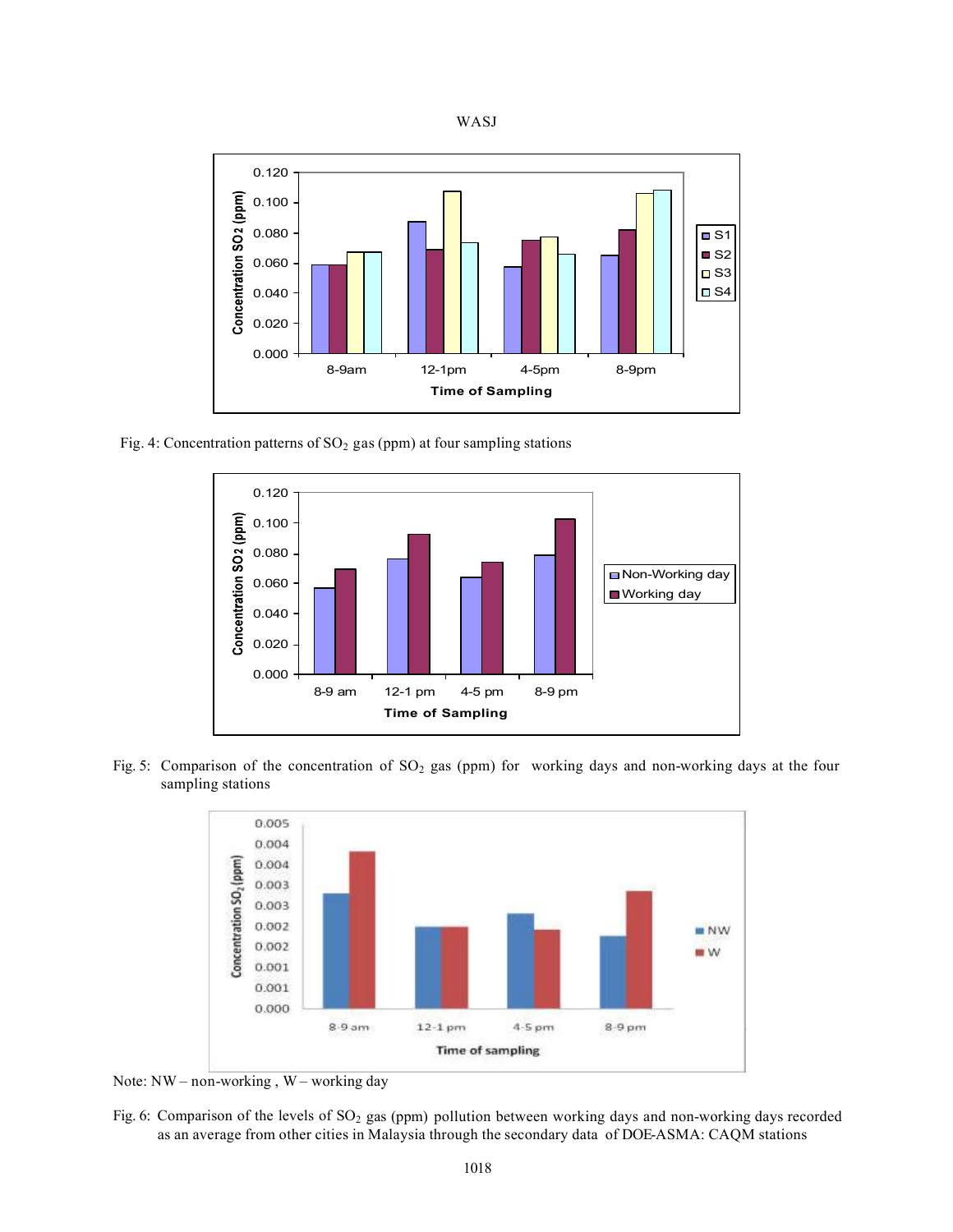



Fig. 7: Concentration patterns of  $NO<sub>2</sub>$  gas (ppm) at the four sampling stations in Kuala Lump ur



Fig. 8: Comparison in concentration of  $NO<sub>2</sub>$  gas (ppm) for non-working and working days at the four sampling stations in Kuala Lumpur city centre



Note: NW – non-working , W – working day

Fig. 9: Comparison of the levels of NO<sub>2</sub> gas (ppm) pollution between working days and non-working days recorded as an average from other cities in Malaysia through the secondary data of DOE-ASMA: CAQM stations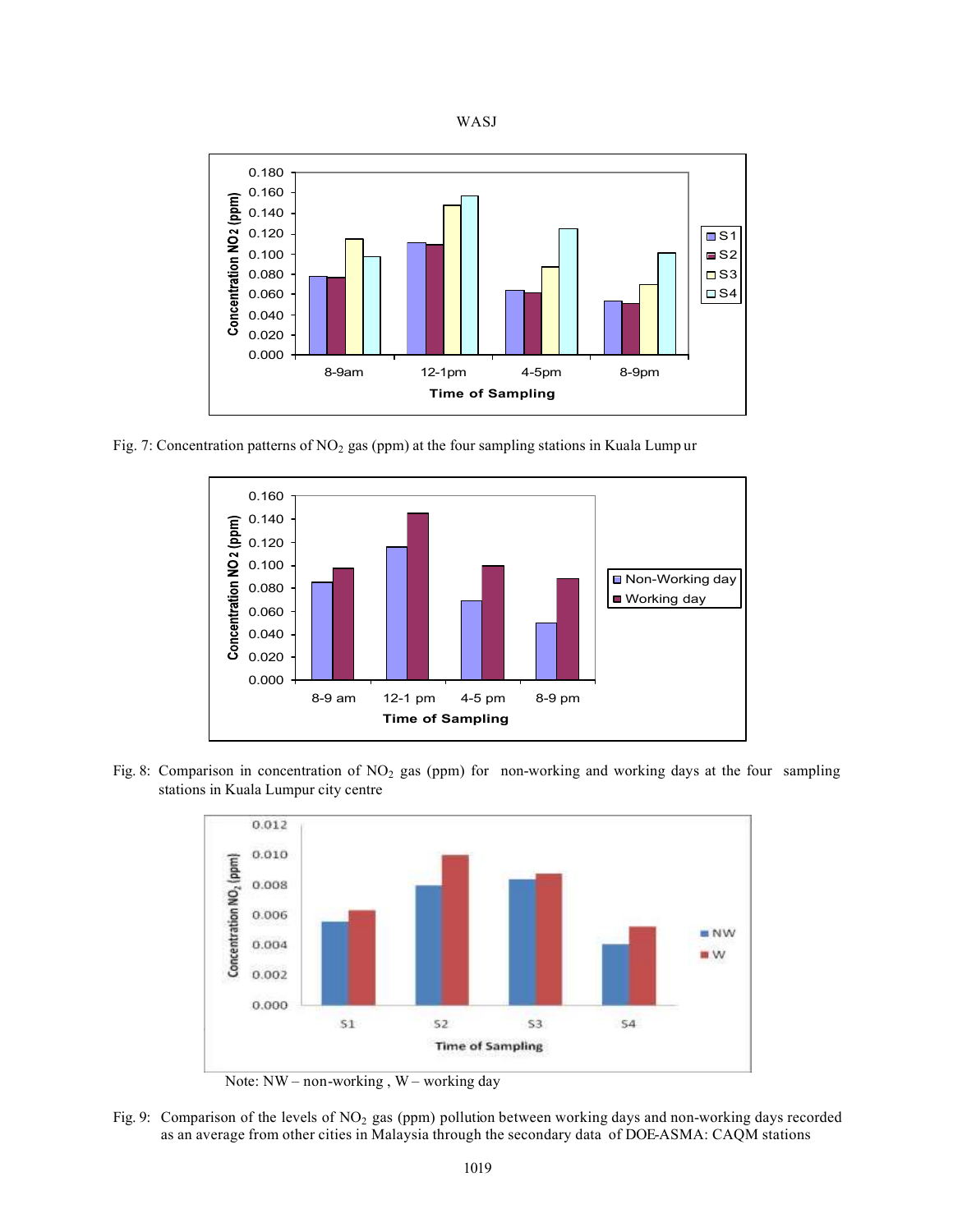|                | Tubie of a millionity analysis at the afficient sumpling sumsons in reading Ballyar eng centre<br>Vulnerability scores (VS) |                 |     |            |             |  |  |  |
|----------------|-----------------------------------------------------------------------------------------------------------------------------|-----------------|-----|------------|-------------|--|--|--|
| Station        | SO <sub>2</sub>                                                                                                             | NO <sub>2</sub> | CO. | <b>VST</b> | VI          |  |  |  |
| S1             | 252                                                                                                                         | 630             | 511 | 1393       | Medium      |  |  |  |
| S <sub>2</sub> | 266                                                                                                                         | 630             | 540 | 1436       | Medium      |  |  |  |
| S <sub>3</sub> | 336                                                                                                                         | 900             | 567 | 1803       | Medium high |  |  |  |
| S <sub>4</sub> | 294                                                                                                                         | 1035            | 534 | 1863       | Medium high |  |  |  |
| Overall        | 287                                                                                                                         | 799             | 538 | 1624       | Medium      |  |  |  |

*World Appl. Sci. J., 8 (8): 1013-1021, 2010*

Table 6: Vulnerability analysis at the different sampling stations in Kuala Lumpur city centre

 $SO<sub>2</sub>$  data obtained from DOE-ASMA: CAQM stations Putrajaya road [15]. There was also a significant positive from July to October 2006 (Fig. 6), it could be seen that correlation ( $r=0.62$ ,  $p>0.05$ ) between NO<sub>2</sub> levels and the levels of  $SO<sub>2</sub>$  during non-working days increased in the number of vehicles passing through the area. There early morning and decreased during the afternoon, then increased again at night. However, all the  $SO<sub>2</sub>$  levels and ambient air temperature, relative humidity concentrations observed were below the maximum and wind speed. permissible value as stipulated by the DOE under the By comparing the data of the current study with the Environmental Quality Act, 1974 and Environmental  $SO_2$  data obtained from DOE-ASMA: CAQM stations Quality Regulations (Clean Air), 1978, which is 0.13 ppm from July to October 2006 (Fig. 9), higher levels of CO for a one hour period. The same results were also reported were observed during the working days compared to the by Norela *et al.* [16]. non-working days. However, all concentrations observed

0.094±0.027 ppm at all the sampling stations (Table 3). by the DOE under the Environmental Quality Act, 1974 The concentration of NO, was highest at the Jalan R. and Environmental Quality Regulations (Clean Air), 1978, Abdullah intersection (S4) d uring working days, which is 0.17 ppm for a one hour period. The same results followed by that at Jalan Ampang and Jalan Sultan Ismail were also reported by Norela *et al.* [16]. intersection (S3), the Jalan Tun Razak and Jalan Ampang intersection (S1) and finally at the Jalan Ampang and **Vulnerability Index Study:** VA was carried out at road Jalan P. Ramlee intersection (S2) with values of intersections taking into consideration the mean values of  $0.139\pm0.024$ ,  $0.120\pm0.023$ ,  $0.086\pm0.025$  and  $0.085\pm0.026$  the pollutants and the results are given in Table 6. The VI

Fig. 7 shows the concentration pattern of  $NO<sub>2</sub>$  gas high medium. (ppm) in the atmosphere at the four sampling stations. All concentrations observed were below the maximum **CONCLUSION** permissible value as stipulated by the DOE under the Environmental Quality Act, 1974 and Environmental All three parameters of the pollutants studied were Quality Regulations (Clean air), 1978, which is 0.17 ppm found to have values below the values permitted by the for a one hour period. DOE under the Environmental Quality Act, 1974 and

concentrations were higher in the morning and decreased There were no significant differences  $(p>0.05)$  in the towards the evening. The minimum value of  $NO<sub>2</sub>$  was pollutant levels between working days and non-working 0.04 ppm and the maximum value 0.18 ppm. Station S4 days. The Vulnerability Index for overall stations is recorded higher concentration compared to S1, S2 and S3. medium. The DOE and local authorities should cooperate Statistical tests (ANOVA) showed very significant and work closely regarding implementation of the laws as differences in the concentrations of  $NO<sub>2</sub>$  (p<0.05) for well as monitoring and managing the air and noise working and non-working days at all the sampling pollution problems. Settlement areas built close to

levels recorded in the Ayer Keruh and Teluk Kalung emitted directly to the surrounding residential areas.

By comparing the data of the current study with the industrial areas [14] and those recorded along the was also significant correlation ( $p>0.05$ ) between NO<sub>2</sub>

Average concentration of NO<sub>2</sub> recorded was were below the maximum permissible value as stipulated

ppm, respectively. is rated medium in two stations and for the other two it is

The concentration pattern showed that NO, Environmental Quality Regulations (Clean Air), 1978. stations (Fig. 8). The stations industrial areas should have buffer zones so that air  $NO<sub>2</sub>$  levels recorded in this study were higher than pollutants released from the industrial activities are not